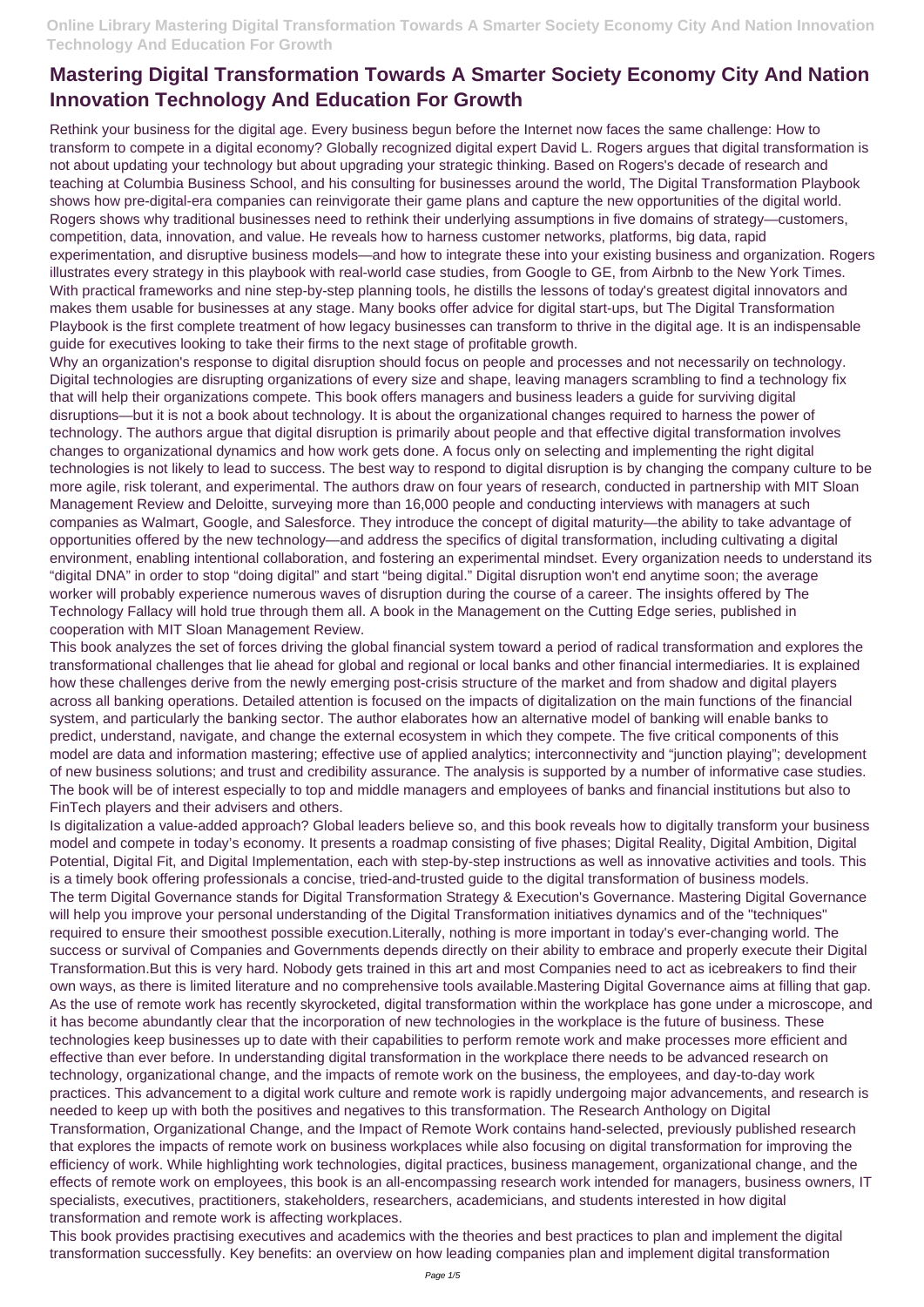interviews with chief executive officers and chief digital officers of leading companies – Bulgari, Deutsche Bahn, Henkel, Lanxess, L'Oréal, Unilever, Thales and others – explore lessons learnt and roadmaps to successful implementation research and case studies on the digitalization of small and medium-sized companies cutting-edge academic research on business models, organizational capabilities and performance implications of the digital transformation tools and insights into how to overcome internal resistance, build digital capabilities, align the organization, develop the ecosystem and create customer value to implement digital strategies that increase profits Managing Digital Transformation is unique in its approach, combining rigorous academic theory with practical insights and contributions from companies that are, according to leading academic thinkers, at the forefront of global best practice in the digital transformation. It is a recommended reading both for practitioners looking to implement digital strategies within their own organisations, as well as for academics and postgraduate students studying digital transformation, strategy and marketing.

This book is open access under a CC BY 4.0 license. Presenting rigorous and original research, this volume offers key insights into the historical, cultural, social, economic and political forces at play in the creation of world-class ICT innovations in Kenya. Following the arrival of fiber-optic cables in 2009, Digital Kenya examines why the initial entrepreneurial spirit and digital revolution has begun to falter despite support from motivated entrepreneurs, international investors, policy experts and others. Written by engaged scholars and professionals in the field, the book offers 15 eye-opening chapters and 14 one-on-one conversations with entrepreneurs and investors to ask why establishing ICT start-ups on a continental and global scale remains a challenge on the "Silicon Savannah". The authors present evidence-based recommendations to help Kenya to continue producing globally impactful ICT innovations that improve the lives of those still waiting on the side-lines, and to inspire other nations to do the same. This book highlights original research and recent advances in various fields related to smart cities and their applications. It gathers papers presented at the Fourth International Conference on Smart City Applications (SCA19), held on October 2–4, 2019, in Casablanca, Morocco. Bringing together contributions by prominent researchers from around the globe, the book offers an invaluable instructional and research tool for courses on computer science, electrical engineering, and urban sciences. It is also an excellent reference guide for professionals, researchers, and academics in the field of smart cities. This book covers topics including: • Smart Citizenship • Smart Education • Digital Business and Smart Governance • Smart Health Care • New Generation of Networks and Systems for Smart Cities • Smart Grids and Electrical Engineering • Smart Mobility • Smart Security • Sustainable Building • Sustainable Environment

Is your business ready to win in the digital future—or destined to be disrupted? Ambitious digital-driven startups are now creating and cornering new markets in every sector. And yet, most legacy businesses continue to operate by old playbooks. Most are not keeping pace with the changes in their industry, let alone leading the way—what is yours doing? The Digital Matrix will help you understand the three types of players that are shaping the new business landscape; the three phases of transformation that every firm will encounter on its journey to business reinvention; and the three winning moves that will ensure your company's success along the way. With The Digital Matrix, you will: Learn to navigate the world of digital ecosystems. Discover ways of competing and collaborating with other companies to create and capture value. Realize how powerful machines can amplify your company's human talent. Learn to assemble the team to experiment with new ideas, re-examine your core beliefs, and reinvent your business rulebook for the digital future. The future of every industry is digital, and that future is closer than you think. Do you understand where your business fits into the bigger picture? Are you ready to maximize your opportunities? Packed with current case studies and practical experience-based advice, The Digital Matrix shows you how to rethink your business model from the outside in, assemble the right team for the journey ahead, and make bold strategic choices along the three phases of digital transformation. Your company's future depends on its ability to harness digital technology. Don't wait!

Nagy Hanna presents a systematic approach to integrate ICT into development policies and programs across sectors of economy and society. This book bridges the current disconnect between the ICT specialists and their development counterparts in various sectors so as to harness the ongoing ICT revolution to maximize development impact.

"A clear and crisply written account of machine intelligence, big data and the sharing economy. But McAfee and Brynjolfsson also wisely acknowledge the limitations of their futurology and avoid over-simplification." —Financial Times In The Second Machine Age, Andrew McAfee and Erik Brynjolfsson predicted some of the far-reaching effects of digital technologies on our lives and businesses. Now they've written a guide to help readers make the most of our collective future. Machine | Platform | Crowd outlines the opportunities and challenges inherent in the science fiction technologies that have come to life in recent years, like self-driving cars and 3D printers, online platforms for renting outfits and scheduling workouts, or crowd-sourced medical research and financial instruments.

The term Digital Governance stands for Digital Transformation Strategy & Execution's Governance.Mastering Digital Governance will help you improve your personal understanding of the Digital Transformation initiatives dynamics and of the "techniques" required to ensure their smoothest possible execution.Literally, nothing is more important in today's ever-changing world. The success or survival of Companies and Governments depends directly on their ability to embrace and properly execute their Digital Transformation.But this is very hard. Nobody gets trained in this art and most Companies need to act as icebreakers to find their own ways, as there is limited literature and no comprehensive tools available.Mastering Digital Governance aims at filling that gap.

This strategic guide for business and IT executives focuses on how today's most disruptive technologies can be applied in powerful combinations along with platform business models, mastery of digital services, and leading practices in corporate innovation, to help you develop and execute your digital strategies for competitive advantage.

A comprehensive guide for seasoned business leaders who struggle with where and how to exploit the economics of data and analytics to gain true value from data, accelerate company operations through AI, and guide their digital transformation.

There is no simple strategic method for dealing with the multidimensional nature of digital change. Even the sharpest leaders can become disoriented as change builds on change, leaving almost nothing certain. Yet to stand still is to fail. Enterprises and leaders must re-master themselves to succeed. Leaders must identify the key macro forces, then lead their organizations at three distinct levels: industry, enterprise, and self. By doing this they cannot only survive but clean up. Digital to the Core makes the case that all business leaders must understand the impact the digital revolution will continue to play in their industries, companies, and leadership style and practices. Drawing on interviews with over 30 top C-level executives in some of the world's most powerful companies and government organizations, including GE, Ford, Tory Burch, Babolat, McDonalds, Publicis and UK Government Digital Service, this book delivers practical insights from those on the front lines of major digital upheaval. The authors incorporate Gartner's annual CIO and CEO global survey research and also apply the deep knowledge and qualitative insights they have acquired as practitioners, management researchers, and advisors over decades in the business. Above all else, Raskino and Waller want companies and their top leaders to understand the full impact of digital change and integrate it at the core of their businesses.

This book highlights cutting-edge research presented at the third installment of the International Conference on Smart City Applications (SCA2018), held in Tétouan, Morocco on October 10–11, 2018. It presents original research results, new ideas, and practical lessons learned that touch on all aspects of smart city applications. The respective papers share new and highly original results by leading experts on IoT, Big Data, and Cloud technologies, and address a broad range of key challenges in smart cities, including Smart Education and Intelligent Page 2/5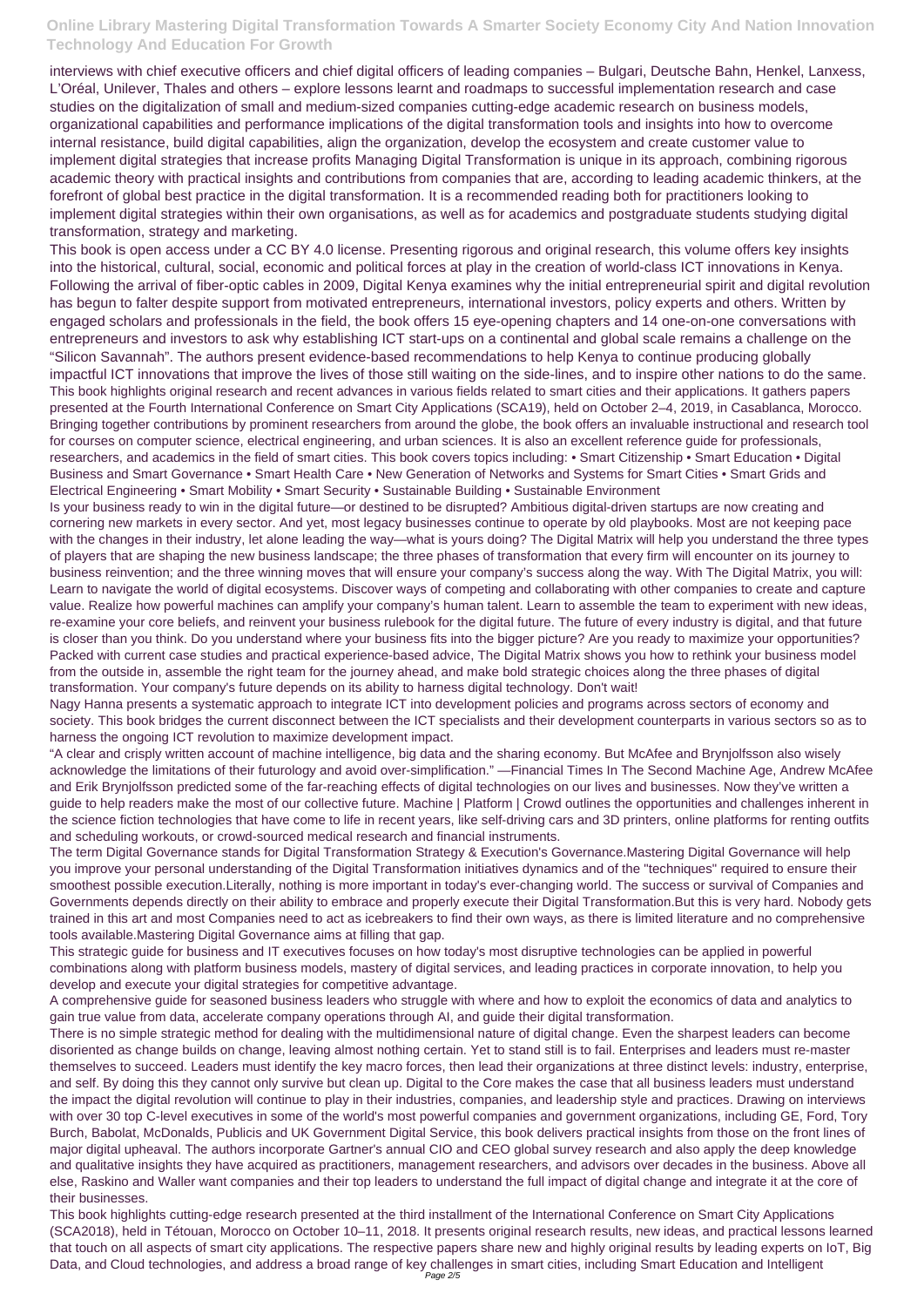Learning Systems, Smart Healthcare, Smart Building and Home Automation, Smart Environment and Smart Agriculture, Smart Economy and Digital Business, and Information Technologies and Computer Science, among others. In addition, various novel proposals regarding smart cities are discussed. Gathering peer-reviewed chapters written by prominent researchers from around the globe, the book offers an invaluable instructional and research tool for courses on computer and urban sciences; students and practitioners in computer science, information science, technology studies and urban management studies will find it particularly useful. Further, the book is an excellent reference guide for professionals and researchers working in mobility, education, governance, energy, the environment and computer sciences.

OPTIMIZE YOUR BUSINESS DATA FOR FIRST-CLASS RESULTS Data Driven Business Transformation illustrates how to find the secrets to fast adaptation and disruptive origination hidden in your data and how to use them to capture market share. Digitalisation – or the Digital Revolution – was the first step in an evolving process of analysis and improvement in the operations and administration of commerce. The popular author team of Caroline Carruthers and Peter Jackson, two global leaders in data transformation and education, pick up the conversation here at the next evolutionary step where data from these digital systems generates value, and really use data science to produce tangible results. Optimise the performance of your company through data-driven processes by: Following step-by-step guidance for transitioning your company in the real world to run on a data-enabled business model Mastering a versatile set of data principles powerful enough to produce transformative results at any stage of a business's development Winning over the hearts of your employees and influencing a cultural shift to a data-enabled business Reading first-hand stories from today's thought leaders who are shaping data transformation at their companies Enable your company's data to lift profits with Data Driven Business Transformation.

Fuel your business' transition into the digital age with this insightful and comprehensive resource Digital Business Transformation: How Established Companies Sustain Competitive Advantage offers readers a framework for digital business transformation. Written by Nigel Vaz, the acclaimed CEO of Publicis Sapient, a global digital business transformation company, Digital Business Transformation delivers practical advice and approachable strategies to help businesses realize their digital potential. Digital Business Transformation provides readers with examples of the challenges faced by global organizations and the strategies they used to overcome them. The book also includes discussions of: How to decide whether to defend, differentiate, or disrupt your organization to meet digital challenges How to deconstruct decision-making throughout all levels of your organization How to combine strategy, product, experience, engineering, and data to produce digital results Perfect for anyone in a leadership position in a modern organization, particularly those who find themselves responsible for transformation-related decisions, Digital Business Transformation delivers a message that begs to be heard by everyone who hopes to help their organization meet the challenges of a changing world.

Avoid being left behind and make data science and artificial intelligence a profitable part of your business with this practical guide to product delivery.

This book presents a rich compilation of real-world cases on digitalization, aiming to share first-hand insights from renowned organizations and to make digitalization tangible. With all economic and societal sectors being challenged by emerging technologies, the digital economy is highly volatile, uncertain, complex, and ambiguous. It confronts established organizations with substantial challenges and opportunities. Against this backdrop, this book reports on best practices and lessons learned from organizations that succeeded in tackling the challenges and seizing the opportunities of the digital economy. It illustrates how twenty organizations leveraged their capabilities to create disruptive innovation, to develop digital business models, and to digitally transform themselves. These cases stem from various industries (e.g. automotive, insurance, consulting, and public services) and countries, covering the many facets that digitalization may have. As all case descriptions follow a unified template, they are easily accessible for readers and provide insightful examples for practitioners as well as interesting cases for researchers, teachers, and students. Almost every organization is trying to figure out how best to respond to the opportunities and threats posed by digitalization. This book provides valuable lessons from those organizations that have already begun their digital transformation journey. Michael D. Myers, Professor of Information Systems, University of Auckland Digitalization Cases provides firsthand insights into the efforts of renowned companies. The presented actions, results, and lessons learned are a great inspiration for managers, students, and academics. This book gives real pointers on the how and where to start. Anna Kopp, Head of IT Germany, Microsoft The cases compiled in the second volume of Digitalization Cases show how disruption can actively be managed. Further, long-term insights from extended success stories of the first edition highlight that courage to change pays off well. This book represents a motivation for organizations to drive their digital transformation journeys actively. Markus Richter, State Secretary at the Federal Ministry of the Interior, Building and Community and Federal Government Commissioner for Information Technology, Germany

Digital transformation is not about technology--it's about change. In the rapidly changing digital economy, you can't succeed by merely tweaking management practices that led to past success. And yet, while many leaders and managers recognize the threat from digital--and the potential opportunity--they lack a common language and compelling framework to help them assess it and guide them in responding. They don't know how to think about their digital business model. In this concise, practical book, MIT digital research leaders Peter Weill and Stephanie Woerner provide a powerful yet straightforward framework that has been field-tested globally with dozens of senior management teams. Based on years of study at the MIT Center for Information Systems Research (CISR), the authors find that digitization is moving companies' business models on two dimensions: from value chains to digital ecosystems, and from a fuzzy understanding of the needs of end customers to a sharper one. Looking at these dimensions in combination results in four distinct business models, each with different capabilities. The book then sets out six driving questions, in separate chapters, that help managers and executives clarify where they are currently in an increasingly digital business landscape and highlight what's needed to move toward a higher-value digital business model.

Filled with straightforward self-assessments, motivating examples, and sharp financial analyses of where profits are made, this smart book will help you tackle the threats, leverage the opportunities, and create winning digital strategies.

This book reports the best practices that companies established in Latin America are implementing in their manufacturing processes in order to generate high quality products and stay in the market. It lists the technologies, production and administrative philosophies that are being implemented, presenting a collection of successful cases of studies from Latin America. The book describes how the tools and techniques are being integrated, modified and combined to create new technical resources for assisting the decision making process for better economic performance in manufacturing companies. The efforts deployed for assisting the transformation of raw materials into products and services are described. The authors explain the main key success factors or drivers for success of each tool, technique or hybrid combination approach applied to solve manufacturing problems.

The dramatic events of 2020 have clarified the urgent need for digital transformation in countless organizations. The rise of remote work and the rapidly increasing use of cloud technologies are just two drivers of the relentless pace of digital disruption. Despite this, many companies remain underequipped or hesitant to embrace digital transformation. Understanding the key drivers of change and leveraging the powerful capabilities from technologies with a collaborative platform can aid an organization to prepare for digital transformation. Building a Digital Future provides a clearly defined roadmap for executing this change with Microsoft Dynamics 365. Firms of all types and sizes will learn how Microsoft Dynamics 365 can help them: achieve competitive advantages for their business reduce the time needed to effect change by automating time-consuming tasks drive innovation and improvements through an evergreen system post implementation Each chapter of this book is curated with best practices, compelling customer examples, pitfalls to avoid, and salient points to remember. Building a Digital Future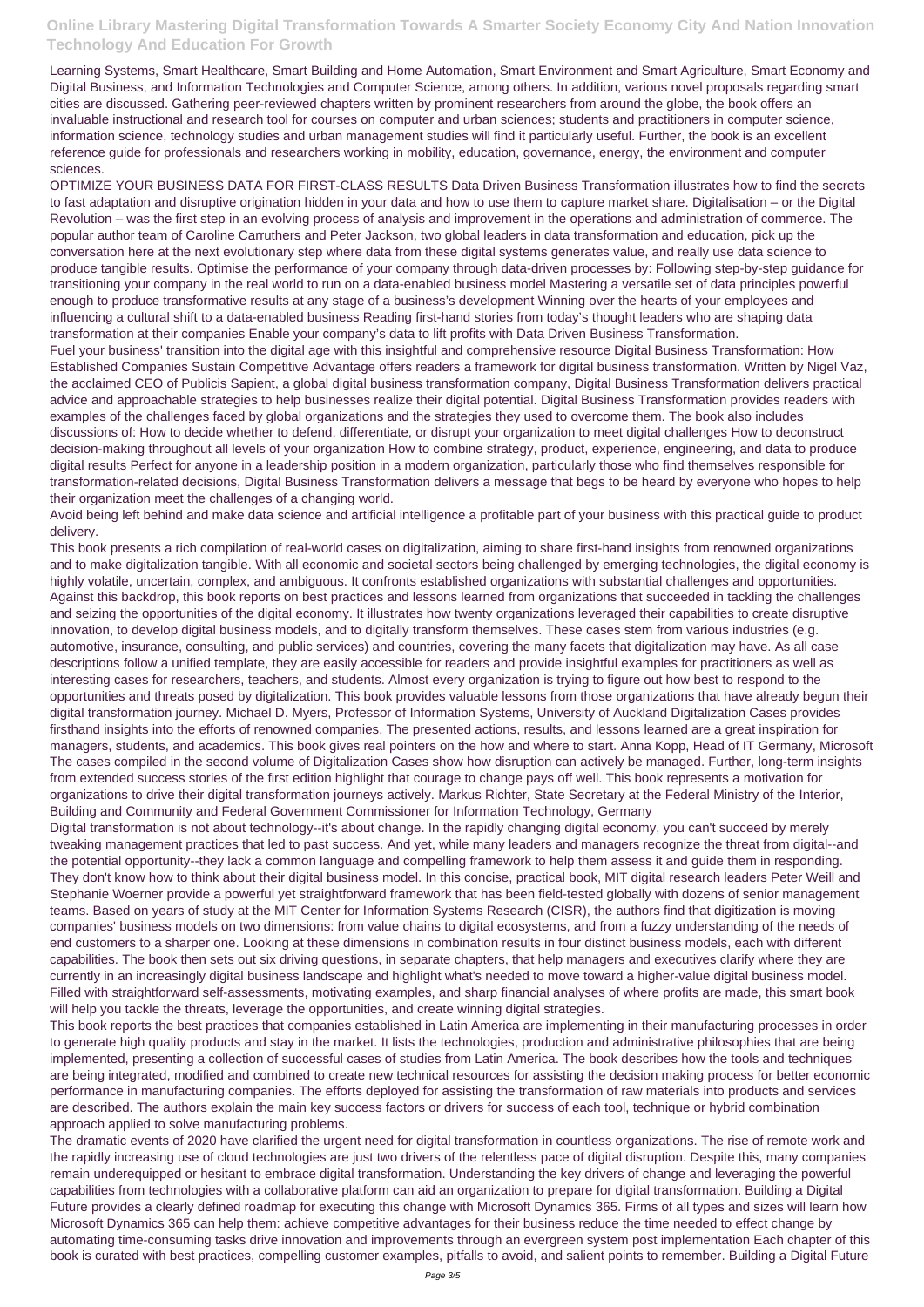enables organizations to truly embrace the benefits of digital transformation by anchoring Microsoft Dynamics 365 at the core of their business. Perfect for any business leader looking for a one-stop and comprehensive playbook for transforming their business into a digital powerhouse with Dynamics 365.

World-renowned economist Klaus Schwab, Founder and Executive Chairman of the World Economic Forum, explains that we have an opportunity to shape the fourth industrial revolution, which will fundamentally alter how we live and work. Schwab argues that this revolution is different in scale, scope and complexity from any that have come before. Characterized by a range of new technologies that are fusing the physical, digital and biological worlds, the developments are affecting all disciplines, economies, industries and governments, and even challenging ideas about what it means to be human. Artificial intelligence is already all around us, from supercomputers, drones and virtual assistants to 3D printing, DNA sequencing, smart thermostats, wearable sensors and microchips smaller than a grain of sand. But this is just the beginning: nanomaterials 200 times stronger than steel and a million times thinner than a strand of hair and the first transplant of a 3D printed liver are already in development. Imagine "smart factories" in which global systems of manufacturing are coordinated virtually, or implantable mobile phones made of biosynthetic materials. The fourth industrial revolution, says Schwab, is more significant, and its ramifications more profound, than in any prior period of human history. He outlines the key technologies driving this revolution and discusses the major impacts expected on government, business, civil society and individuals. Schwab also offers bold ideas on how to harness these changes and shape a better future--one in which technology empowers people rather than replaces them; progress serves society rather than disrupts it; and in which innovators respect moral and ethical boundaries rather than cross them. We all have the opportunity to contribute to developing new frameworks that advance progress.

Today's corporate deal makers face a conundrum: Though 70% of major acquisitions fail, it's nearly impossible to build a world-class company without doing deals. In Mastering the Merger, David Harding and Sam Rovit argue that a laserlike focus on just four key imperatives--before executives finalize the deal--can dramatically improve the odds of M&A success. Based on more than 30 years of in-thetrenches work on thousands of deals across a range of industries--and supplemented by extensive Bain & Co. research--Harding and Rovit reveal that the best M&A performers channel their efforts into (1) targeting deals that advance the core business; (2) determining which deals to close and when to walk away; (3) identifying where to integrate--and where not to; and (4) developing contingency plans for when deals inevitably stray. Top deal makers also favor a succession of smaller deals over complex "megamergers"--and essentially institutionalize a success formula over time. Helping executives zero in on what matters most in the complex world of M&A, Mastering the Merger offers a blueprint for the decisions and strategies that will beat the odds.

The force-multiplying power of business-technology alignment is acknowledged among the biggest contributors to enterprise success in the digital age. Even so, it is a missed opportunity in most organizations, or at best, restricted to a unidimensional coalition. Successful digital enterprises define alignment between business and technology along multiple dimensions. They invest in this alignment at the level of their culture, strategy, structure, process, intellect (innovation), function, and tactics. A systematic understanding and embracement of these seven dimensions of business technology alignment is at the core of a successful digital enterprise. Using familiar workplace paradigms and relatable examples, this book builds on each dimension of business-technology alignment towards strengthening the foundation on which a successful digital enterprise stands, using tricks and tips not found in textbooks and classrooms. If you are, or aspire to be, in an organization that relies on a convergence of business and technology to achieve success, this book is meant for you. It builds upon fundamental ideas in a manner designed to strike a chord in everyone—from interns to entrepreneurs.

As the business context evolves more rapidly, driven by accelerating technological, political, and social change, an increasing strategic priority for business leaders is how to enact large-scale organizational change. Even companies that are current industry leaders are vulnerable to disruption. Company leaders need to watch over their shoulder for—and transform the company in anticipation of—the next disruption. Mastering the Science of Organizational Change summarizes the work of the BCG Henderson Institute and its fellows and ambassadors over several years to develop a more scientific approach to change. Hundreds of companies are analyzed in the book's discussion on how to beat the odds in large-scale change management using an evidence-based approach—a large-scale analysis of what approaches actually work in which circumstances. Part 1 of the book reviews the imperatives for self-disruption. The second part elaborates on how to manage the process of change. Finally, Part 3 discusses how organizations can take change to the next level. EDGE: The Agile Operating Model That Will Help You Successfully Execute Your Digital Transformation "[The authors'] passion for technology allows them to recognize that for most enterprises in the 21st century, technology is THE business. This is what really separates the EDGE approach. It is a comprehensive operating model with technology at its core." —From the Foreword by Heidi Musser, Executive Vice President and Principal Consultant, Leading Agile; retired, Vice President and CIO, USAA Maximum innovation happens at the edge of chaos: the messy, risky, and uncertain threshold between randomness and structure. Operating there is uncomfortable but it's where organizations "invent the future." EDGE is a set of fast, iterative, adaptive, lightweight, and value-driven tools to achieve digital transformation, and EDGE: Value-Driven Digital Transformation is your guide to using this operating model for innovation. Jim Highsmith is one of the world's leading agile pioneers and a coauthor of the Agile Manifesto. He, Linda Luu, and David Robinson know from their vast inthe-trenches experience that sustainable digital transformation requires far more than adopting isolated agile practices or conventional portfolio management. This hard, indispensable work involves changing culture and mindset, and going beyond transforming the IT department. EDGE embraces an adaptive mindset in the face of market uncertainty, a visible, value-centered portfolio approach that encourages continual value linkages from vision to detailed initiatives, incremental funding that shifts as strategies evolve, collaborative decision-making, and better risk mitigation. This guide shows leaders how to use the breakthrough EDGE approach to go beyond incremental improvement in a world of exponential opportunities. Build an organization that adapts fast enough to thrive Clear away unnecessary governance processes, obsolete "command and control" leadership approaches, and slow budgeting/planning cycles Improve collaboration when major, fast-paced responses are necessary Continually optimize investment allocation and monitoring based on your vision and goals Register your product for convenient access to downloads, updates, and/or corrections as they become available. See inside book for details. Mastering Digital TransformationTowards a Smarter Society, Economy, City and NationEmerald Group Publishing How companies can adapt in an era of continuous disruption: a guide to responding to such acute crises as COVID-19. When COVID-19 hit, businesses had to respond almost instantaneously--shifting employees to remote work, repairing broken supply chains, keeping pace with dramatically fluctuating customer demand. They were forced to adapt to a confluence of multiple disruptions inextricably linked to a longerterm, ongoing digital disruption. This book shows that companies that use disruption as an opportunity for innovation emerge from it stronger. Companies that merely attempt to "weather the storm" until things go back to normal (or the next normal), on the other hand, miss an opportunity to thrive. The authors, all experts on business and technology strategy, show that transformation is not a one-and-done event, but a continuous process of adapting to a volatile and uncertain environment. Drawing on five years of research into digital disruption--including a series of interviews with business leaders conducted during the COVID-19 crisis--they offer a framework for understanding disruption and tools for navigating it. They outline the leadership traits, business principles, technological infrastructure, and organizational building blocks essential for adapting to disruption, with examples from real-world organizations. Technology, they remind readers, is not an end in itself, but enables the capabilities essential for surviving an uncertain future: nimbleness, scalability, stability, and optionality. Media Management and Digital Transformation provides novel and empirically rich insights into the tensions, struggles and innovations of